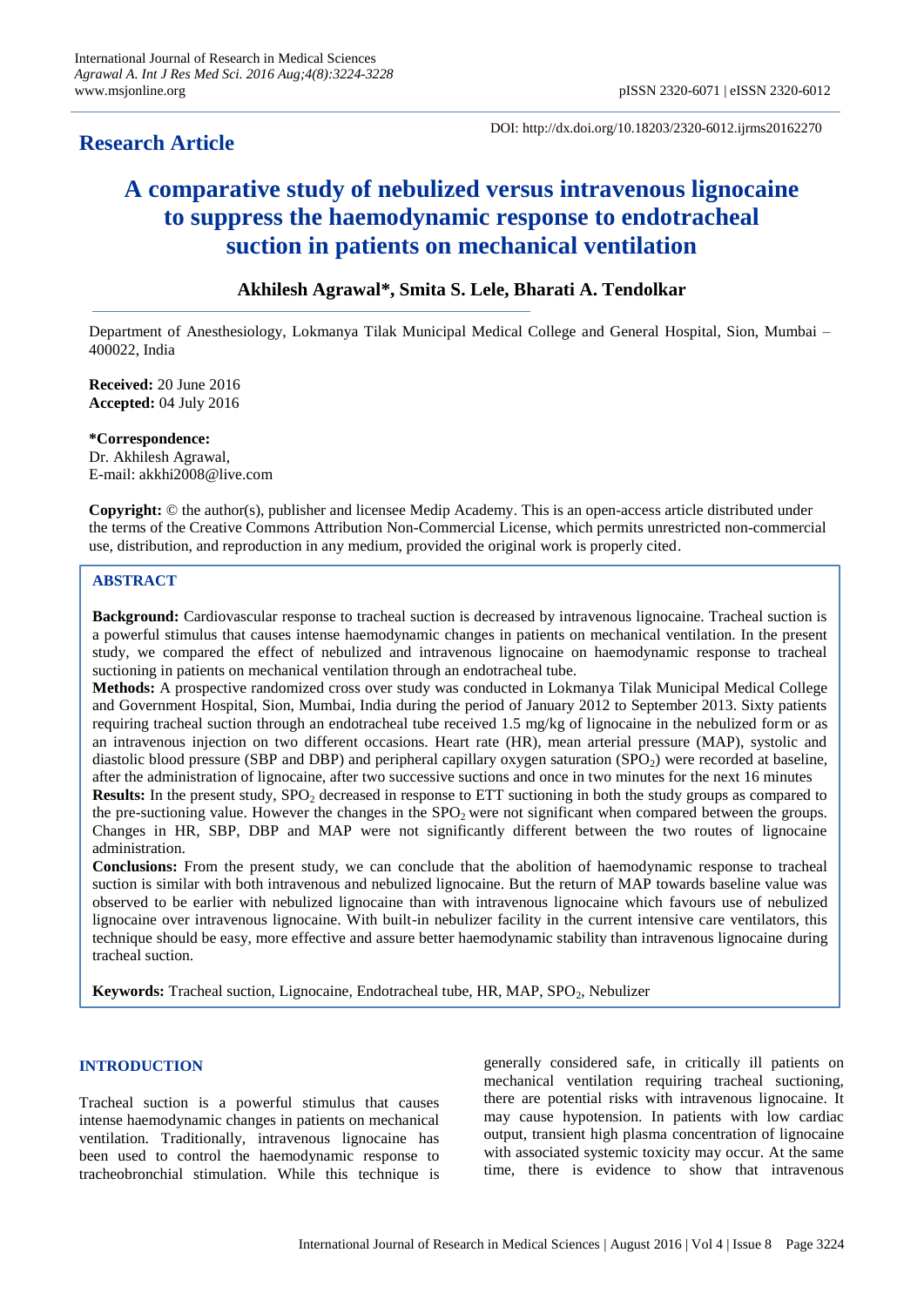lignocaine is only partially effective in suppressing the response to airway stimulation.<sup>1</sup>

Nebulized lignocaine has been used in clinical practice for a variety of indications. It has been tried in patients with bronchial asthma to decrease the airway reactivity.<sup>2</sup> Awake fibreoptic intubation has been achieved by combining nebulized lignocaine with other lignocaine supplements to suppress the airway reflexes. $3,4$  The efficacy of nebulized lignocaine on cardiovascular response to tracheal suction has not been investigated.

In the present study, we compared the effect of nebulized or intravenous lignocaine on haemodynamic response to tracheal suctioning in patients on mechanical ventilation through an endotracheal tube.

## **METHODS**

A prospective randomized cross over study, from January 2012 to September 2013 was conducted, sixty haemodynamically stable patients who were on mechanical ventilation in the Trauma Critical Care (Eward) of Lokmanya Tilak Municipal Medical College and General Hospital, Sion, Mumbai, India were enrolled in the study. Approval by the Institutional Medical Ethics Committee and written informed consent was obtained from the every patients family included in the study.

#### *Inclusion criteria*

- Age between 18 to 70 years.
- Either sex.
- Haemodynamically stable patients.
- Patient not receiving any vasoactive drugs.
- Patient on mechanical ventilation with endotracheal intubation.

#### *Exclusion criteria*

- Unwilling for consent
- Age <18years, and >70years.
- Patient who have already received lignocaine by any other route.
- Hypersensitivity to lignocaine.
- History of convulsions.
- Patient receiving vasoactive drug support.
- Patient on mechanical ventilation with tracheostomy tube.

## *Study protocol*

#### *Nebulized lignocaine*

Baseline heart rate (HR), mean arterial pressure (MAP), peripheral capillary oxygen saturation (SPO2>90%) were recorded initially. Nebulized lignocaine (4% solution) 1.5 mg/kg body weight diluted to 4 mL was administered by using a jet nebulizer connected to the ventilator, which had a facility for nebulization. The nebulizer was connected to the inspiratory limb of ventilator circuit close to the Y-piece and the drug was delivered only during the inspiratory phase of respiration. HR, SPO2, SBP, DBP and MAP were recorded at the end of nebulization following which two tracheal suctions were carried out at an interval of two minute by introducing a 16 gauze polyvinyl chloride (PVC) catheter up to the carina.

Each suction was carried out for 15 sec. Following the first suction, the patients were connected to the ventilator until 2 minute time has elapsed and then a second suction was done. HR, SPO2, SBP, DBP and MAP were recorded at one minute and after each suction and at 2,4,6,8,10,12,14 and 16 minute intervals afterwards.

#### *Intravenous lignocaine*

The protocol was similar to the nebulized lignocaine protocol but for the study intervention, after recording the baseline HR, SPO2 >90%, and MAP the patients were administered 1.5 mg/kg of 2% intravenous lignocaine over a period of 60 seconds. HR, SPO2, SBP, DBP and MAP were noted at 2 minute after lignocaine injection. The rest of the suction procedures and data collection were similar between the two protocols.

#### *Side effects*

Complications if any with calculated dosages of Intravenous administration of lignocaine are mild and well known, which include symptoms such as numbness of the tongue and mouth, light-headedness, tinnitus. The patient was observed during the study and managed accordingly.

#### *Statistical analysis*

Data entry was done in Excel. Data analysis was done with the help of SPSS Software version 15, Statistical version and Sigma plot version 11. Quantitative data was presented with the help of mean, standard deviation, comparison between study groups was done with the help of Unpaired T test and Intra group comparison was done with the help of paired T test. Qualitative data was presented with the help of Frequency and Percentage table, association among study group was assessed with the help of Chi-Square test. P value less than 0.05 was taken as significant level.

#### **RESULTS**

For this study, 60 patients were selected and each patient was a part of both the study groups.

*Group "N"* - Nebulized lignocaine (4% solution) 1.5mg/kg diluted to 4ml will be administered using a nebulizer connected to the ventilator.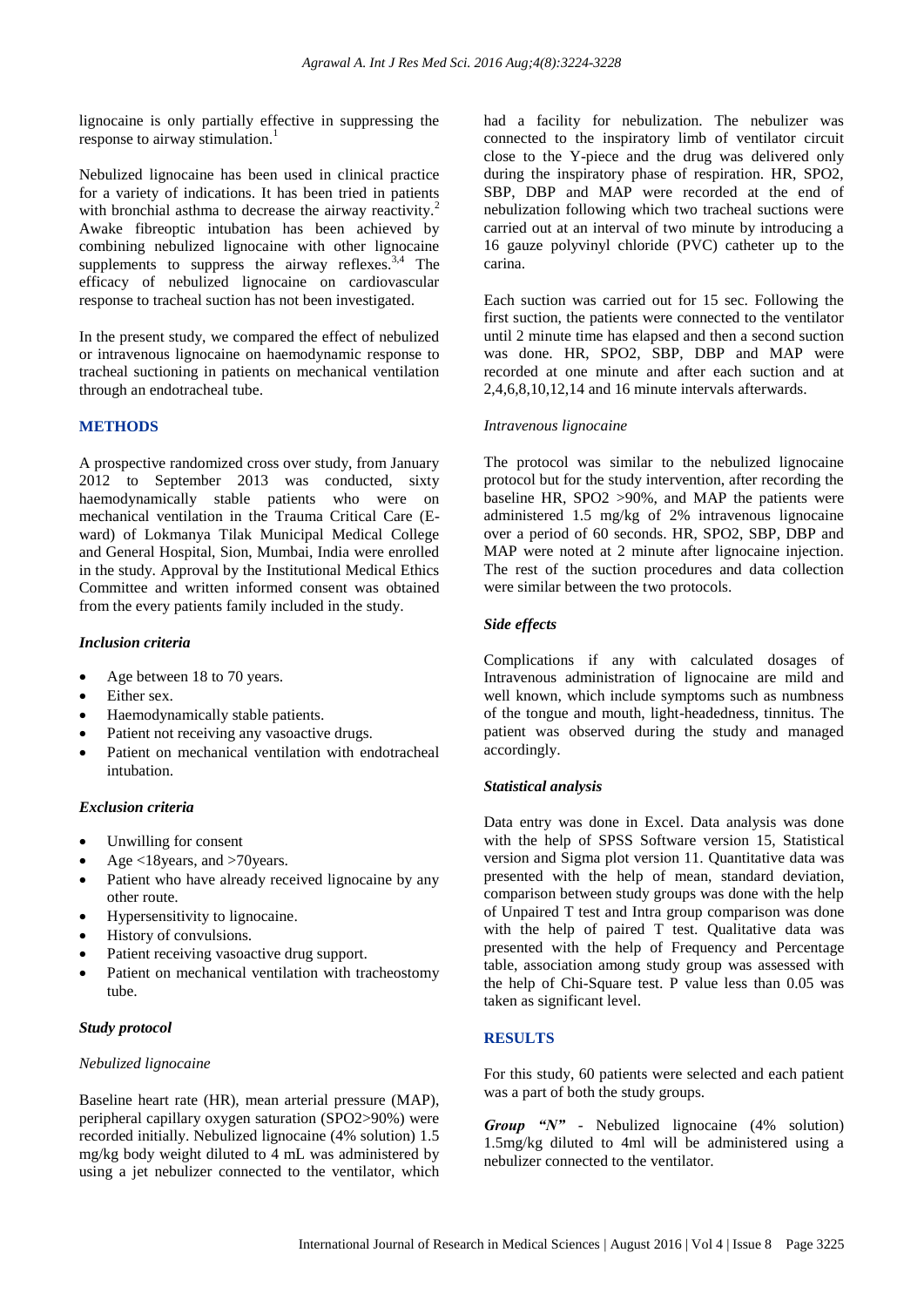*Group "I"* - Intravenous lignocaine (2% solution) 1.5mg/kg will be administered over a period of 60 seconds.

Figure 1 shows comparison of mean heart rate among study groups from baseline up to 16 minutes of observation. There is no statistically significant difference found in the baseline heart rate between two groups. The Intergroup P value is found to be statistically not significant  $(P > 0.05)$  at any level.



**Figure 1: Comparison among study group for heart rate (min).**



**Figure 2: Comparison among study group for systolic blood pressure (mmHg).**

Figure 2 shows comparison of mean of SBP (mmHg) among study groups from baseline up to 16 minutes of observation. There is no statistically significant difference found in the baseline SBP between two groups. The Intergroup P value is found to be statistically not significant  $(P > 0.05)$  at any level.





Figure 3 shows comparison of mean of DBP (mmHg) among study groups from baseline up to 16 minutes of observation. There is no statistically significant difference found in the baseline DBP between two groups. The Intergroup P value is found to be statistically not significant (P>0.05) at any level.



#### **Figure 4: Comparison among study group for mean blood pressure (mmHg).**

Figure 4 show comparison of mean of MAP (mmHg) among study groups from baseline up to 16 minutes of observation. There is no statistically significant difference found in the baseline MAP between two groups. The Intergroup P value is found to be statistically not significant (P>0.05) at any level.





Figure 5 show comparison of mean of  $SPO<sub>2</sub>$  among study groups from baseline up to 16 minutes of observation. There is no statistically significant difference found in the baseline  $SPO<sub>2</sub>$  between two groups. The Intergroup P value is found to be statistically not significant ( $P > 0.05$ ) at any level.

#### **DISCUSSION**

Tracheal suction is a potent stimulus that causes cough and haemodynamic response in intubated intensive care patients. In addition, it may also cause bronchoconstriction in any patient with increased airway reactivity. Intravenous lignocaine has been used to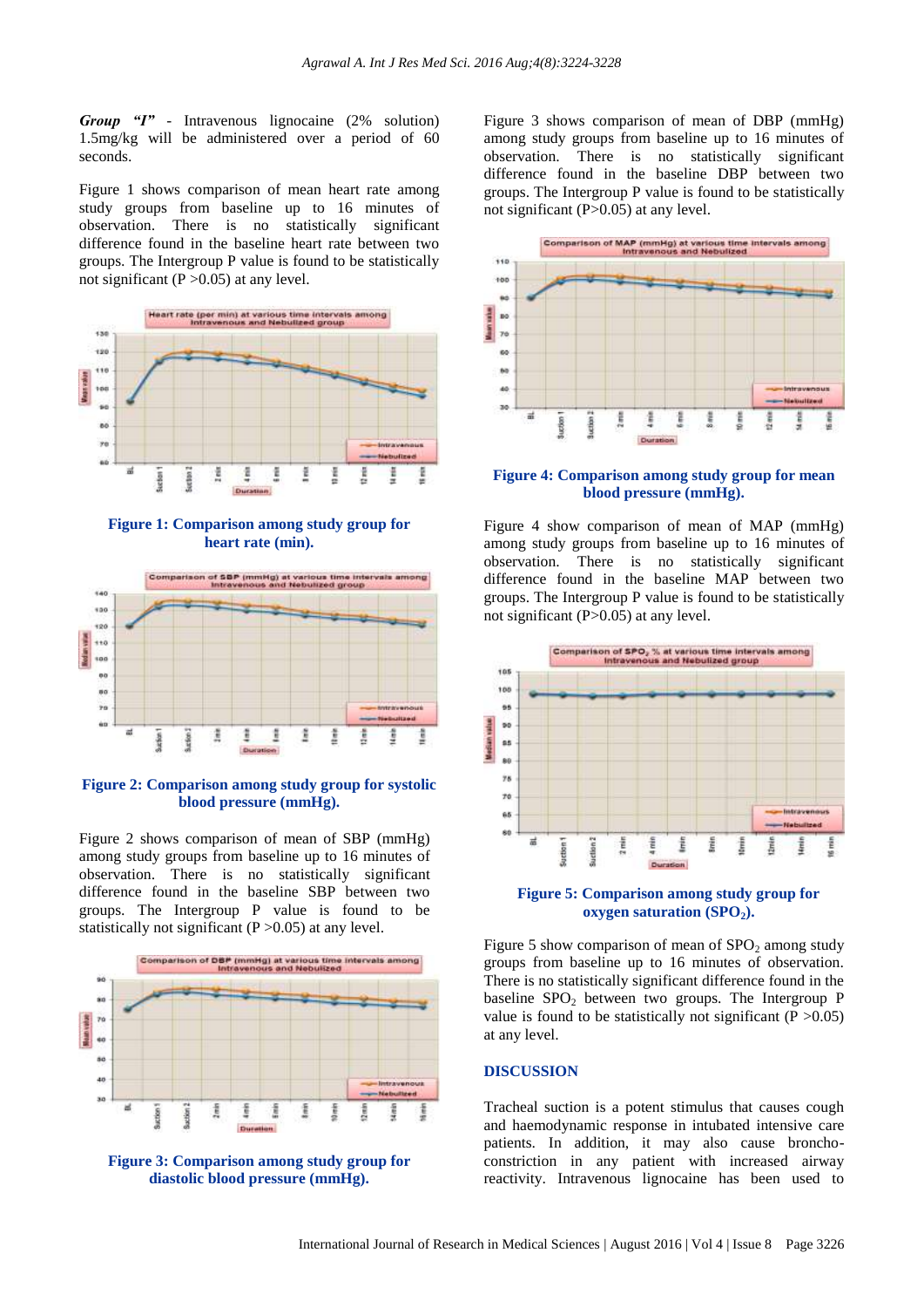suppress cough during tracheal intubation, laryngospasm and cough during extubation and airway reflexes elicited by the irritation of tracheal mucosa.<sup>5-8</sup> It has also been used to suppress airway hyper reactivity and mitigate bronchoconstriction after tracheal intubation.<sup>9</sup>

Increase in the heart rate is a part of hemodynamic response to tracheal suctioning. In the present study Heart rate increased in response to ETT suctioning in both the study groups as compared to the pre-suctioning value, the p values were not significant  $(p>0.05)$ . There were however significant differences within the group. Prasad JR et al who compared nebulized versus intravenous lignocaine to suppress the haemodynamic response to endotracheal suction in patients on mechanical ventilation had similar findings. In their study the HR changes were not significantly different between the nebulized lignocaine and intravenous lignocaine group but there were significant within group differences.<sup>13</sup>

In the present study, both systolic and diastolic blood pressure increased in response to ETT suctioning in both the study groups as compared to the pre-suctioning value which signifies the intensity of the stimulus. The difference was not significant in between the groups. However the intra group changes were significant in both the study groups.

In the present study mean arterial pressure (MAP) increased in response to ETT suctioning in both the study groups as compared to the pre-suctioning value which signifies the intensity of the stimulus. The difference was not significant in between the groups. However the intra group changes were significant in both the study groups. Prasad JR et al who compared nebulized versus intravenous lignocaine to suppress the haemodynamic response to endotracheal suction in patients on mechanical ventilation. In their study the Significant within group differences of MAP were found. But the changes were not significantly different between the groups.<sup>13</sup>

In the present study,  $SPO<sub>2</sub>$  decreased in response to ETT suctioning in both the study groups as compared to the pre-suctioning value. However the changes in the  $SPO<sub>2</sub>$ were not significant when compared between the groups.

Though use of intravenous lignocaine to suppress the airway reflexes caused by tracheal irritation has been an accepted procedure, an effective suppression may actually require a very high plasma lignocaine concentrations bordering on to toxic levels. In humans anaesthetized with enflurane, airway irritation elicited cough, and other respiratory reflexes such as expiration, apnoea and spasmodic panting. After administration of intravenous lignocaine, plasma concentrations of lignocaine exceeded 4.7ug/ml, for abolition of all the responses except brief apnoea. The apnoeic reflex was not eliminated even at plasma lignocaine concentrations greater than  $7.0$ ug/ml. $8$  In a volunteer study of abolition of histamine-induced bronchospasm also, the effective lignocaine plasma concentration required to decrease bronchoconstriction, ranged at low antiarrhythmic concentrations, but caused mild central nervous system side effects in about a third of the volunteer's tested.<sup>10</sup>In another study comparing intravenous with inhaled lidocaine, both the techniques attenuated reflex bronchoconstriction significantly. But lignocaine plasma concentrations were significantly lower after inhalation.<sup>11</sup>

High plasma concentrations of lignocaine are fraught with certain potential complications, which include central nervous system symptoms such as numbness of the tongue and mouth, light headedness, tinnitus, visual disturbances, slurring of speech, muscular twitching, irrational conversation, unconsciousness, grand mal convulsion, coma and apnoea, cardiovascular symptoms such as hypotension and myocardial depression.<sup>12</sup> The incidence of such toxicity is low in normal individuals.

Critically ill patients however, have certain risk factors such as hypovolemia and acidosis that may enhance the likelihood of increased plasma lignocaine concentration. In addition, rapid injection or inadvertent arterial injection also may be associated with systemic toxicity. In contrast, nebulized lignocaine used to provide surface anaesthesia might produce the required suppression of the response to the tracheobronchial stimulation at lower plasma concentration. This has been observed in many studies.

Most of the studies found no significant difference between the efficacy of Nebulized Lignocaine in suppressing the haemodynamic responses to that of the other regional techniques used for suppression of airway reflexes during airway interventions.<sup>4</sup> Thus, Nebulized lignocaine seems to be clinically effective at plasma concentrations that are below toxic threshold and it can be a safer alternative to Intravenous Lignocaine.

The results of the present study indicate that the haemodynamic stimulation caused by tracheal suction can be effectively suppressed by both nebulized and intravenous lignocaine. While this seems to suggest that both these interventions may be used with equal efficacy, we find at least two reasons to prefer nebulization to intravenous administration. For a given dose of lignocaine, the plasma concentration will be lower with nebulization as inferred from the previous studies. Secondly, the return of MAP towards baseline value was observed to be earlier with Nebulized Lignocaine than with Intravenous Lignocaine which favors use of Nebulized Lignocaine over Intravenous Lignocaine.

We used a cross-over design in this study with each patient acting as his own control. This model decreases the influence of other confounding factors that might have affected the results if the study was carried out in two different groups of patients. The two interventions were carried out within less than 24 hours to avoid any